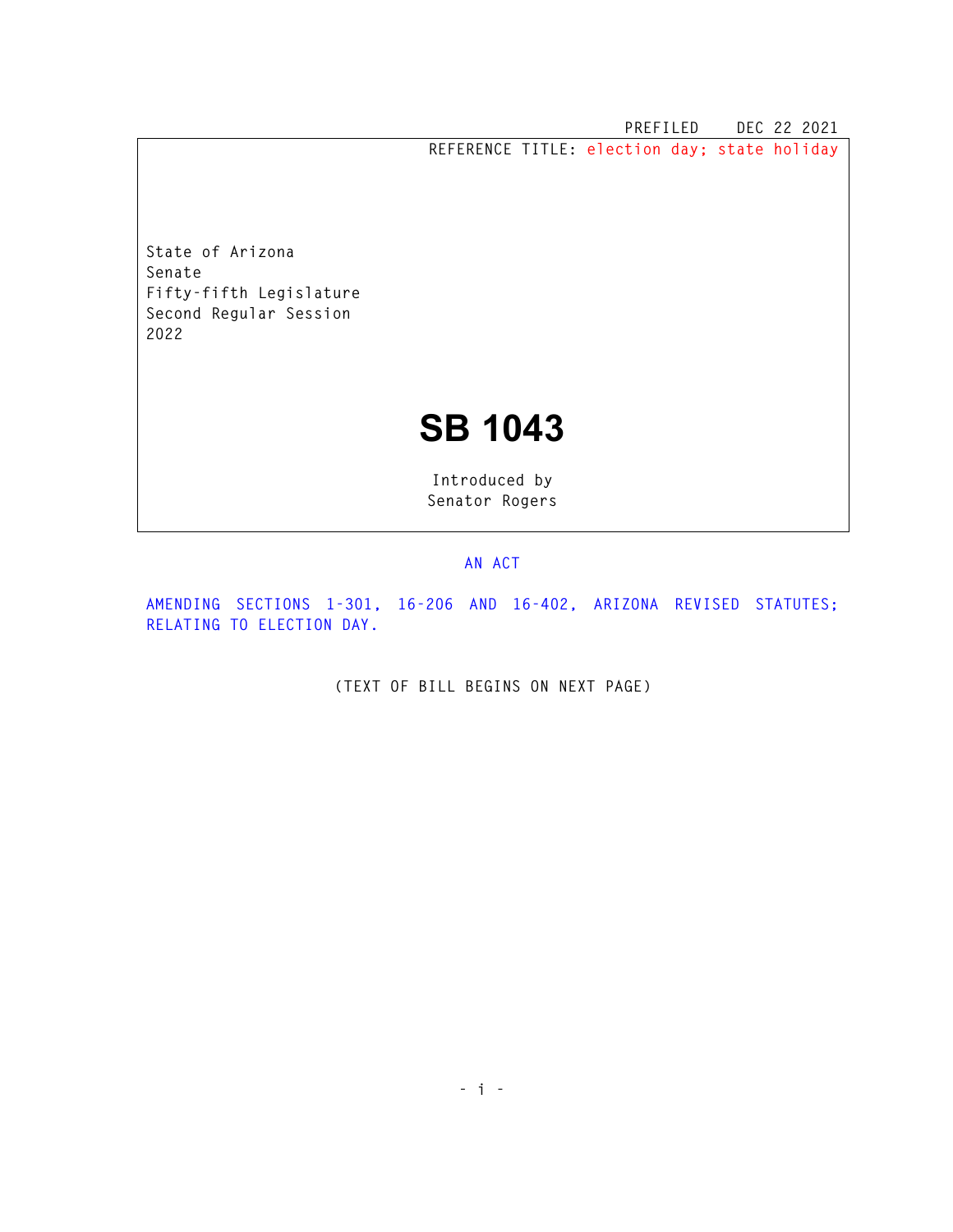**1 Be it enacted by the Legislature of the State of Arizona: 2 Section 1. Section 1-301, Arizona Revised Statutes, is amended to 3 read: 4 1-301. Holidays enumerated 5 A. The following days shall be holidays: 6 1. Sunday of each week. 7 2. January 1, "New Year's Day". 8 3. Third Monday in January, "Martin Luther King, Jr./Civil Rights 9 Day". 10 4. Third Monday in February, "Lincoln/Washington Presidents' Day". 11 5. Second Sunday in May, "Mothers' Day". 12 6. Last Monday in May, "Memorial Day". 13 7. June 2, "Native American Day". 14 8. Third Sunday in June, "Fathers' Day". 15 9. July 4, "Independence Day". 16 10. First Sunday in August, "American Family Day". 17 11. August 14, "National Navajo Code Talkers Day". 18 12. First Monday in September, "Labor Day". 19 13. September 17, "Constitution Commemoration Day". 20 14. Second Monday in October, "Columbus Day". 21 15. November 11, "Veterans' Day". 22 16. Fourth Thursday in November, "Thanksgiving Day". 23 17. December 25, "Christmas Day". 24 18. THE PRIMARY ELECTION DAY AND THE GENERAL ELECTION DAY AS 25 PRESCRIBED IN SECTION 16-206. 26 B. When any of the holidays enumerated in subsection A of this 27 section falls on a Sunday, the following Monday shall be observed as a 28 holiday, with the exception of the holidays enumerated in subsection A, 29 paragraphs 1, 5, 7, 8, 10, 11 and 13 of this section. 30 C. When any of the holidays enumerated in subsection A, paragraphs 31 2, 9, 15 and 17 of this section falls on a Saturday, the preceding Friday 32 shall be observed as a holiday. 33 D. When the holiday enumerated in subsection A, paragraph 7 of this 34 section falls on a day other than Sunday, the Sunday following June 2 35 shall be observed as that holiday. 36 E. When the holiday enumerated in subsection A, paragraph 11 of 37 this section falls on a day other than Sunday, the Sunday following August 38 14 shall be observed as that holiday. 39 F. When the holiday enumerated in subsection A, paragraph 13 of 40 this section falls on a day other than Sunday, the Sunday preceding 41 September 17 shall be observed as that holiday.**